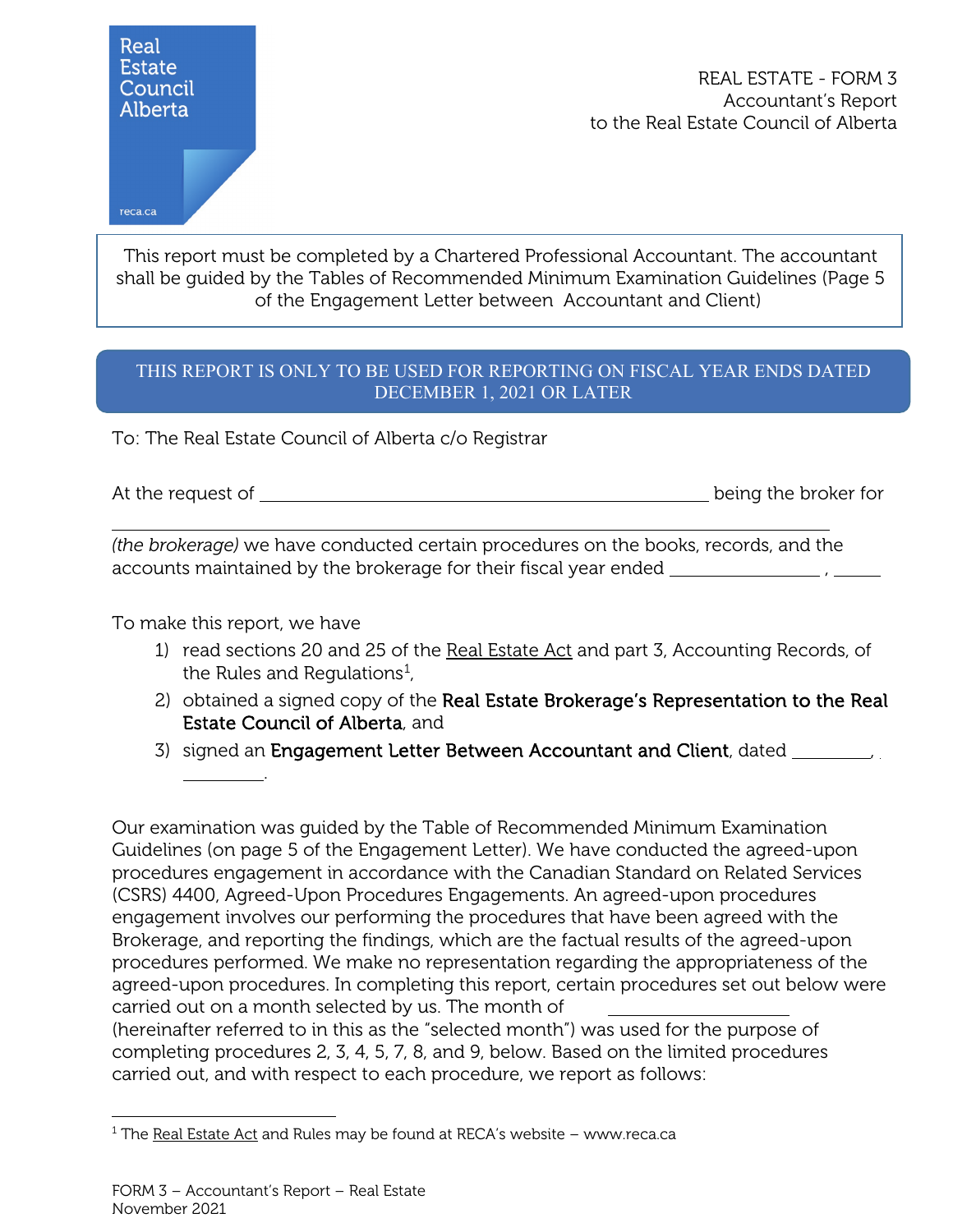- 1. We reviewed the brokerage's trust depository statements, trust bank reconciliation and trust liability reconciliation (to determine whether there are sufficient funds in the depositories to meet the trust liabilities for (Real Estate and Property Management) for each of the twelve (12) months in the fiscal year ended , and observed that:
	- a) each reconciliation showed there were sufficient funds to meet the liabilities,
	- b) a listing of the money held in trust (trust liability) for each transaction, owner, property, or tenant has been included as part of the reconciliation and had been prepared for each month,
	- c) there were no debit balances greater than \$100,
	- d) there were no overdrafts,
	- e) there were no unreconciled differences, and
	- f) each trust bank reconciliation and trust liability reconciliation was dated within 30 days of the month being reconciled and bore the signature of the broker,

## with the following exceptions:

- [2](#page-1-0). For the selected month, we reviewed (number of)  $\qquad \qquad$  Buy/Sell trades<sup>2</sup> in real estate. We determined that they were entered in the brokerage's trust ledger accounts and supporting records. We report that for each transaction there was a separate trust ledger account, which along with the supporting records, indicated:
	- a) The nature of the trade,
	- b) a description clearly identifying the real estate involved,
	- c) the true consideration for the trade (in the case of lease or rental, expressed on an annual, monthly or other basis),
	- d) the names of the parties to the trade,
	- e) the amount of the deposit or other funds received and a record of the disbursement of them, and
	- f) the amount of the brokerage's commission or other remuneration and the name of the party

paying it, with the following exceptions:

<span id="page-1-0"></span><sup>&</sup>lt;sup>2</sup> TRADE includes a disposition, acquisition of or transaction in real estate by sale, purchase, agreement for sale, exchange, option, lease, rental or otherwise.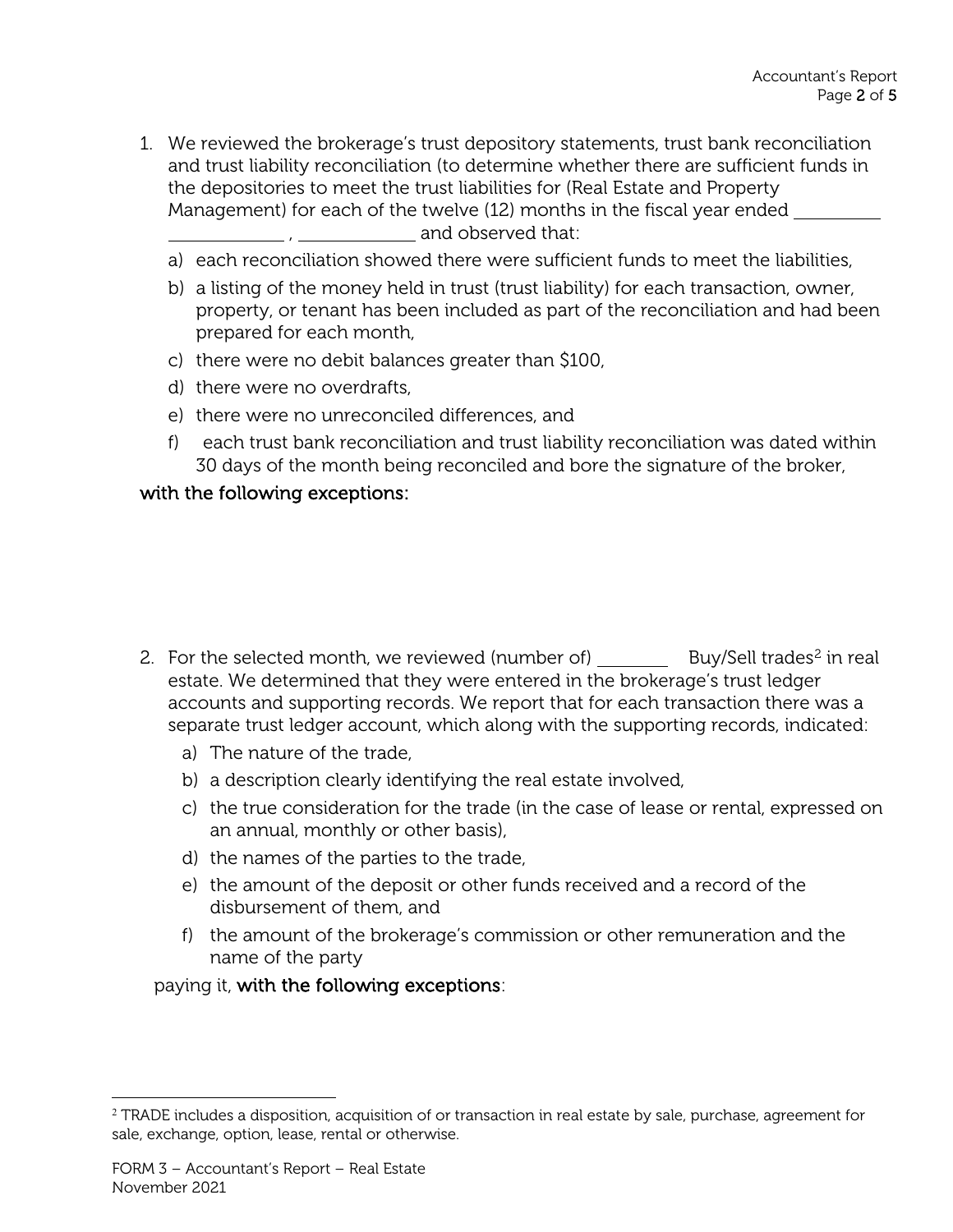- 3. For the selected month, we reviewed (number of) \_\_\_\_\_\_\_\_\_ Property Management trades $3$  in real estate. We determined that they were entered in the brokerage's trust ledger accounts and supporting records. We report that each trust ledger account, with supporting records, indicated:
	- a) a description clearly identifying the rental property involved,
	- b) the amount of the rent, security deposit, or other funds to be received was consistent with a signed lease agreement or other document,
	- c) the names of the parties to the trade,
	- d) the amount of the rent or other funds received and a record of the disbursement of them, and
	- e) the amount of the brokerage's management fee or other remuneration. the name of the party paying the fee or other remuneration and it was consistent with the signed management or other agreement, with the following exceptions:

4. We verified the information contained in the trust bank reconciliation as at the end of the selected month and found the information contained in the reconciliation to be correct, with the following exceptions:

5. We verified the information contained in the trust liability reconciliation (to determine whether there are sufficient funds in the depositories to meet the trust liabilities) as at the end of the selected month and found the information contained in that reconciliation to be correct, with the following exceptions:

<span id="page-2-0"></span><sup>&</sup>lt;sup>3</sup> TRADE includes a disposition, acquisition of or transaction in real estate by sale, purchase, agreement for sale, exchange, option, lease, rental or otherwise.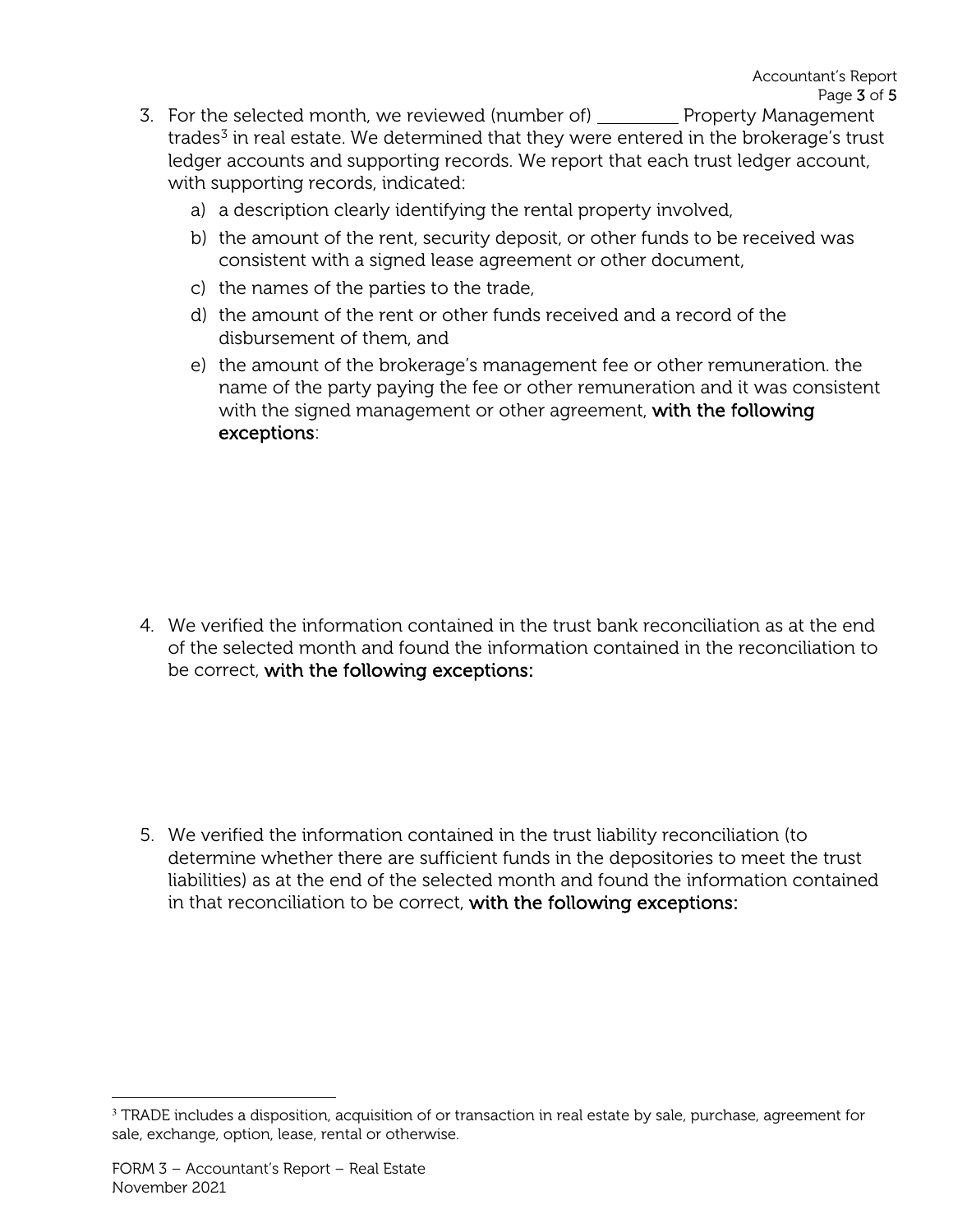- 6. We determined from the banking records with depositories as at \_\_\_\_\_\_ (fiscal year end date), the amount of  $\frac{1}{2}$  \_\_\_\_\_\_\_\_\_\_\_\_\_\_\_\_\_\_\_\_\_\_\_ on deposit in all trust accounts related to Real Estate and Property Management services disclosed in the Real Estate Brokerage's Representations to the Real Estate Council of Alberta. We agreed the amounts with the balances recorded in the brokerage's bank reconciliation and reviewed the reconciling items to arrive at a brokerage's reconciled bank balance of  $\zeta$
- 7. For the selected month, we traced (number) deposits from the trust ledger to the bank deposit books, bank statements and supporting records, and found trust funds were deposited within (3) banking days after the date of receipt or acceptance of the offer to purchase or within any further period agreed to in writing by the parties to the trade, all trust money received in relation to the Residential Tenancies Act were deposited within two (2) banking days after the date of receipt: with the following exceptions:
- 8. We examined (number) disbursements in the selected month from the trust accounts and found the disbursements to be in accordance with the terms of trust governing the use of that money: with the following exceptions:

9. We verified (number) \_\_\_\_\_\_ receipts and (number) \_\_\_\_\_\_\_ disbursements in the general account for the selected month and noted that they are not trust transactions, with the following exceptions: